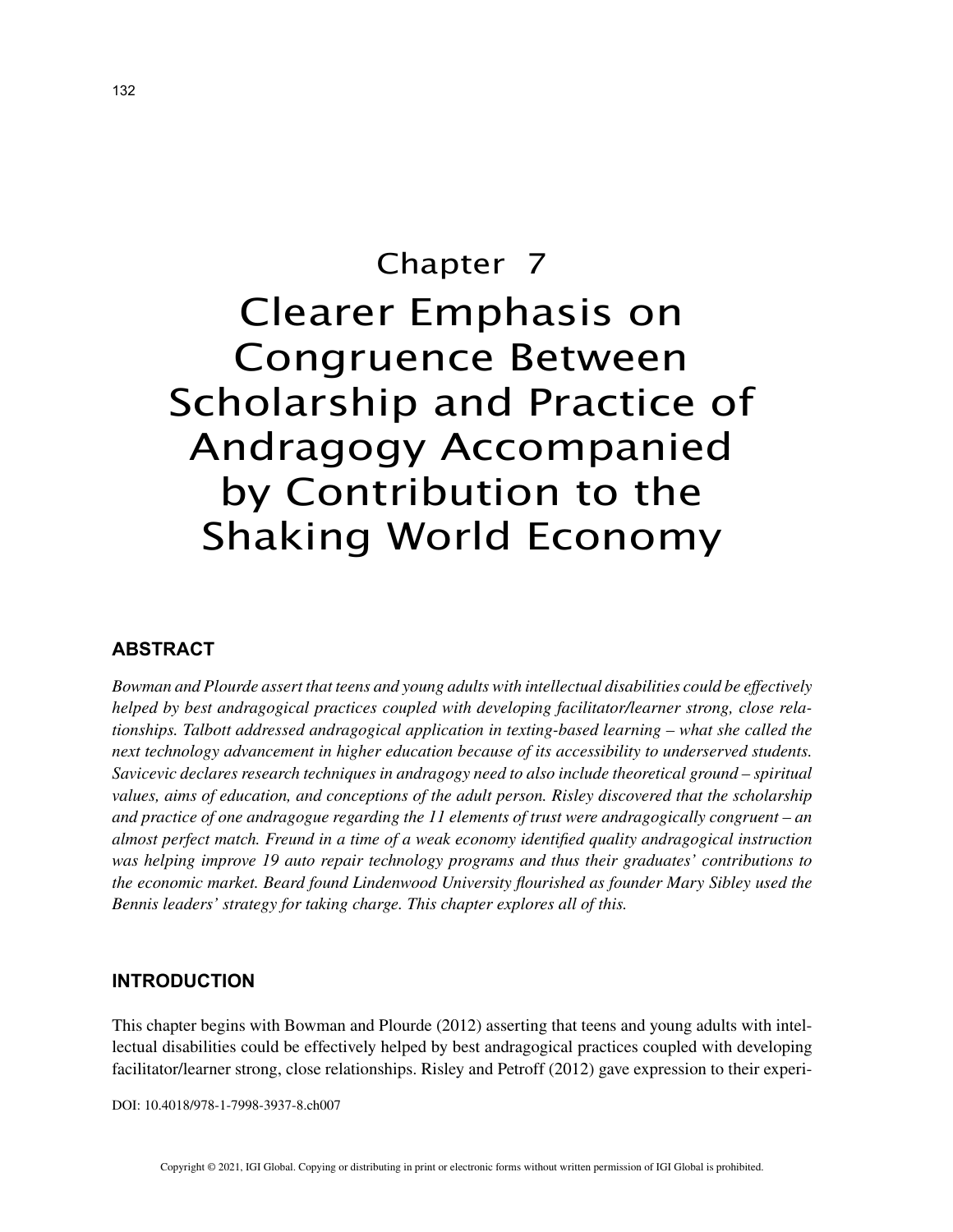ence of dealing with a very rigid teacher who was suspicious and non-trusting of the students by having them sit in every other seat and making up a different test for each student, Thus, the students decided to take responsibility for implementing their andragogical approach to fulfilling the requirements of a doctoral research course in statistics by meeting/studying together between class sessions. The doctoral students detected on the teacher's part, that she was going to provide a psychological climate that lacked mutual respect, collaboration, mutual trust, support, openness, authenticity, pleasure, fun, and humanness. Although the teacher did this throughout the course, the doctoral students trusted themselves and each other and learned statistics. Talbott (2012) addressed andragogical application in texting-based learning – what she called the next technology advancement in higher education because of its accessibility to underserved students. Savicevic (2012) declares research techniques in andragogy need to also include theoretical ground – spiritual values, aims of education and conceptions of the adult person. Risley (2012) discovered that the scholarship and practice of one andragogue regarding the 11 elements of trust, were andragogically congruent – an almost perfect match. Reischmann (2013) asserted that from a practical standpoint, 'Life-wide learning', 'learning en passant', and 'compositional learning' may be used to imply 'adult education. However, this kind of curriculum is built with four competencies. They are: Teaching, planning/organizing, counseling/consulting, and research. Freund (2013) in a time of a weak economy, identified quality andragogical instruction was helping improve 19 auto repair technology programs, thus their graduates' contributions to the economic market. Beard (2014) found Lindenwood University flourished as founder Mary Sibley used the Bennis (1984) leaders' strategy for taking charge.

## **NARRATIVE**

## **Era # 15: Clearer Emphasis on Congruence Between Scholarship and Practice Accompanied by Contribution to the Shaking World Economy (2012-2014)**

Bowman and Plourde (2012) said that teens and young adults with Intellectual Disabilities (ID) meet the criteria of teen and adult learners chronologically but may be deficient in many other areas of teen and adult learning. The spectrum of intellectual and adaptive capabilities among teens and adults with ID may be vast with each individual being unique. Nonetheless, there are specific teaching and learning approaches that have been proven to be effective when working with teens and adults with ID. Best Andragogical Practices include: understanding and working with learning styles; spending the time that is vital for practice of repetition for memory retention; emphasizing aspects of their strength is in concrete experience; making provision for their short attention spans, helping them set goals; adapting materials to their needs; providing an atmosphere conducive to learning; and, pressing for learning improvement by prompting, modeling, scaffolding, and task analysis. Of utmost importance is that with them, as well as any learners, developing strong and close relationships once again affirms that 'it is the relationship that teaches'.

Wheaton and Hart (2012) concerned themselves with the fact that because adult students are returning to college in record numbers, instructors must prepare to position these non-traditional students for academic success. The area they are most concerned about is writing proficiency. They present findings of a pilot study in which they gathered data on adult students' perceptions of themselves as writers. The authors contend that one important aspect of enhanced student learning is the integration of self-directed learning activities into the instructional techniques. To support this contention the findings of this pilot